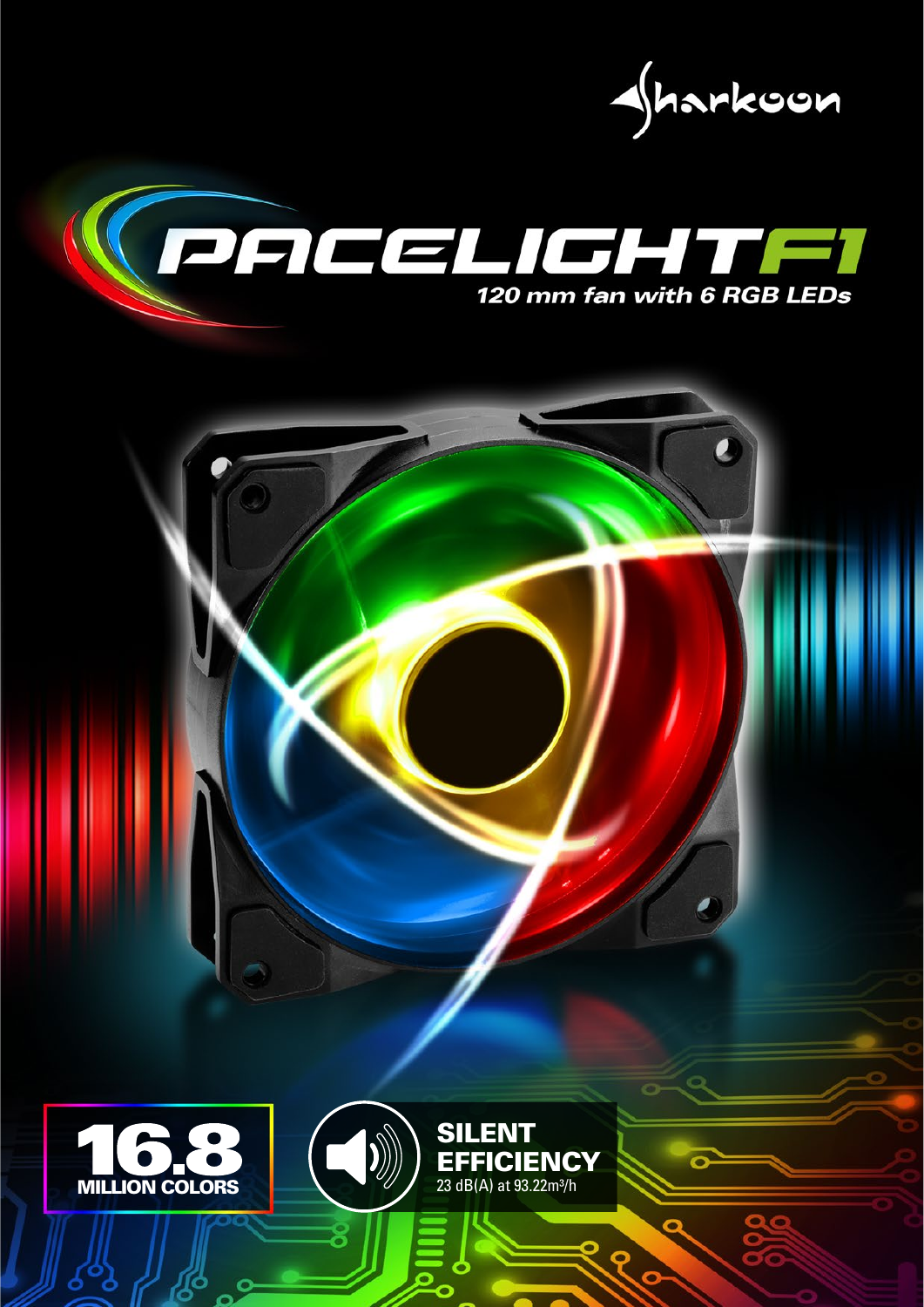## **Cool Lighting. Cool Case.**



With six LEDs in its center, the Pacelight F1 120 mm RGB LED fan provides atmospheric case lighting in up to 16.8 million colors. Especially developed for the Sharkoon Pacelight P1, the fan is also compatible to all RGB controllers which have 12 V G-R-B connectors.



The rubberized contact points ensure that vibration transfer is effectively dampened.



The Pacelight F1 fan not only provides a visual highlight inside the case with its RGB lighting, but also delivers efficient cooling with an airflow of up to 93.22m<sup>3</sup>/h at 1,400 rpm.